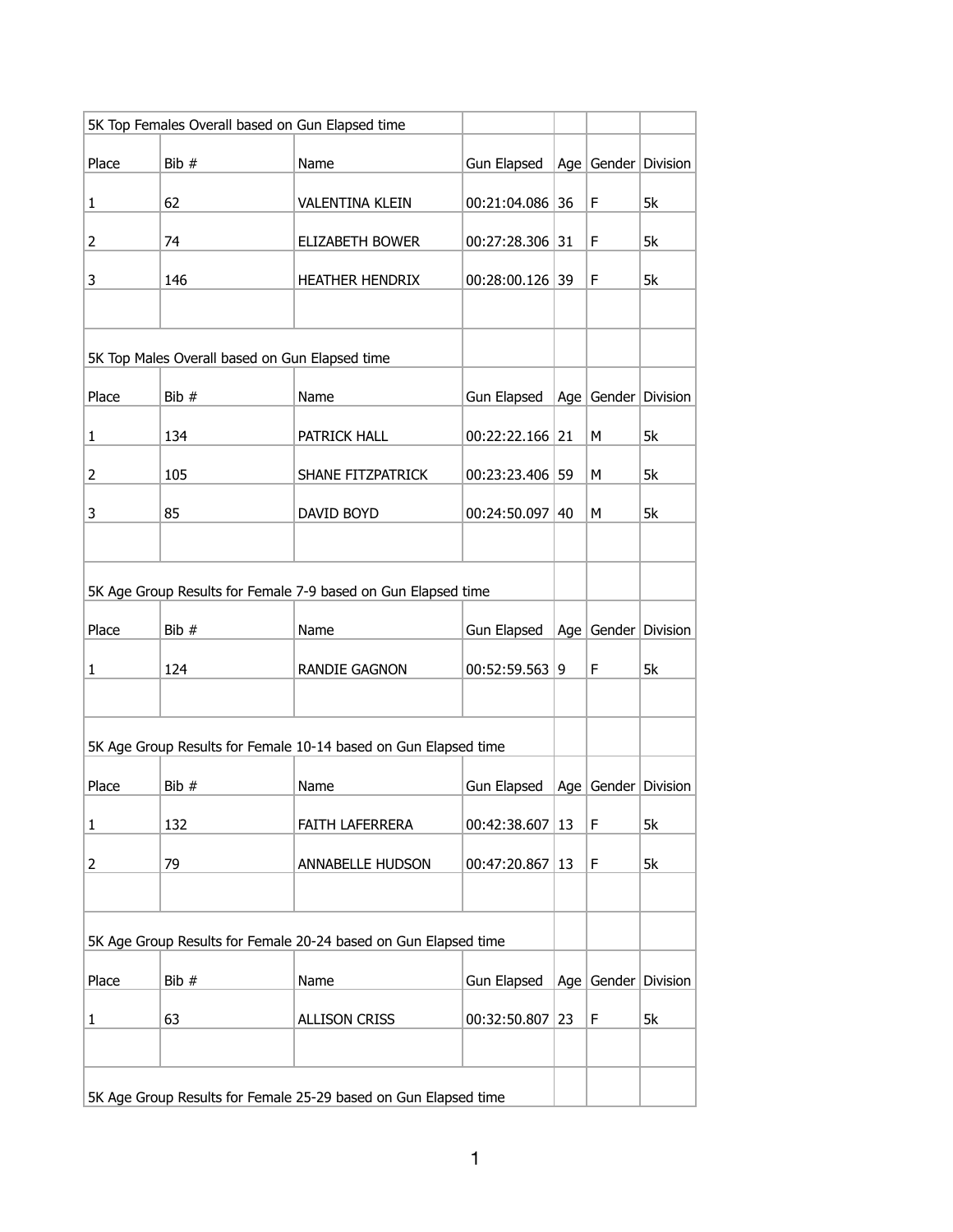| Place                                                           | Bib #           | Name                                                            | Gun Elapsed        |         |        | Age   Gender   Division |
|-----------------------------------------------------------------|-----------------|-----------------------------------------------------------------|--------------------|---------|--------|-------------------------|
| $\mathbf{1}$                                                    | 152             | MORIAH WEST                                                     | 00:31:27.905       | 25      | F      | 5k                      |
|                                                                 |                 |                                                                 |                    |         |        |                         |
| 2                                                               | 149             | RACHEL REWIS                                                    | 00:33:28.425 28    |         | F      | 5k                      |
| 3                                                               | 88              | TIFFANY GIORDANO                                                | 00:34:51.676 28    |         | F      | 5k                      |
| 4                                                               | 70              | <b>ALEXIS MALIN</b>                                             | 00:37:43.694 29    |         | F      | 5k                      |
|                                                                 |                 |                                                                 |                    |         |        |                         |
|                                                                 |                 | 5K Age Group Results for Female 30-34 based on Gun Elapsed time |                    |         |        |                         |
| Place                                                           | Bib #           | Name                                                            | Gun Elapsed        |         |        | Age   Gender   Division |
| 1                                                               | 110             | <b>ALLISON GODBY</b>                                            | 00:31:11.678 33    |         | F      | 5k                      |
| 2                                                               | 148             | <b>HEATHER PETTUS</b>                                           | 00:33:14.823       | 34      | F      | 5k                      |
| 3                                                               | 144             | <b>STACI GLEE</b>                                               | $00:35:01.191$ 33  |         | F      | 5k                      |
| 4                                                               | 129             | <b>BIBIANA BRYMER</b>                                           | 00:38:53.476 31    |         | F      | 5k                      |
| 5                                                               | 61              | <b>EMILY SMITH</b>                                              | $00:43:40.456$ 31  |         | F      | 5k                      |
|                                                                 |                 |                                                                 |                    |         |        |                         |
|                                                                 |                 | 5K Age Group Results for Female 35-39 based on Gun Elapsed time |                    |         |        |                         |
| Place                                                           | Bib #           | Name                                                            | Gun Elapsed        |         |        | Age   Gender   Division |
|                                                                 |                 |                                                                 |                    |         |        |                         |
| $\mathbf{1}$                                                    | 57              | <b>AUTUMN BRINKLEY</b>                                          | 00:30:42.916 37    |         | F      | 5k                      |
| 2                                                               | 58              | <b>HEATHER BRINKLEY</b>                                         | 00:30:48.747 35    |         | F      | 5k                      |
| 3                                                               | 135             | NICOLE LARDNER                                                  | 00:40:51.136 36    |         | F      | 5k                      |
| 4                                                               | 92              | JENNIFER DI NINO                                                | 00:43:53.078 35    |         | F      | 5k                      |
|                                                                 |                 |                                                                 |                    |         |        |                         |
| 5K Age Group Results for Female 40-44 based on Gun Elapsed time |                 |                                                                 |                    |         |        |                         |
| Place                                                           | Bib #           | Name                                                            | <b>Gun Elapsed</b> | Age $ $ | Gender | Division                |
| 1                                                               | 156             | <b>CHARLANA HUNTER</b>                                          | 00:34:34.374       | 40      | F      | 5k                      |
| 2                                                               | 99 OVERALL RUCK | <b>KRISTEN SYMANK</b>                                           | 00:35:14.709       | 41      | F      | 5k                      |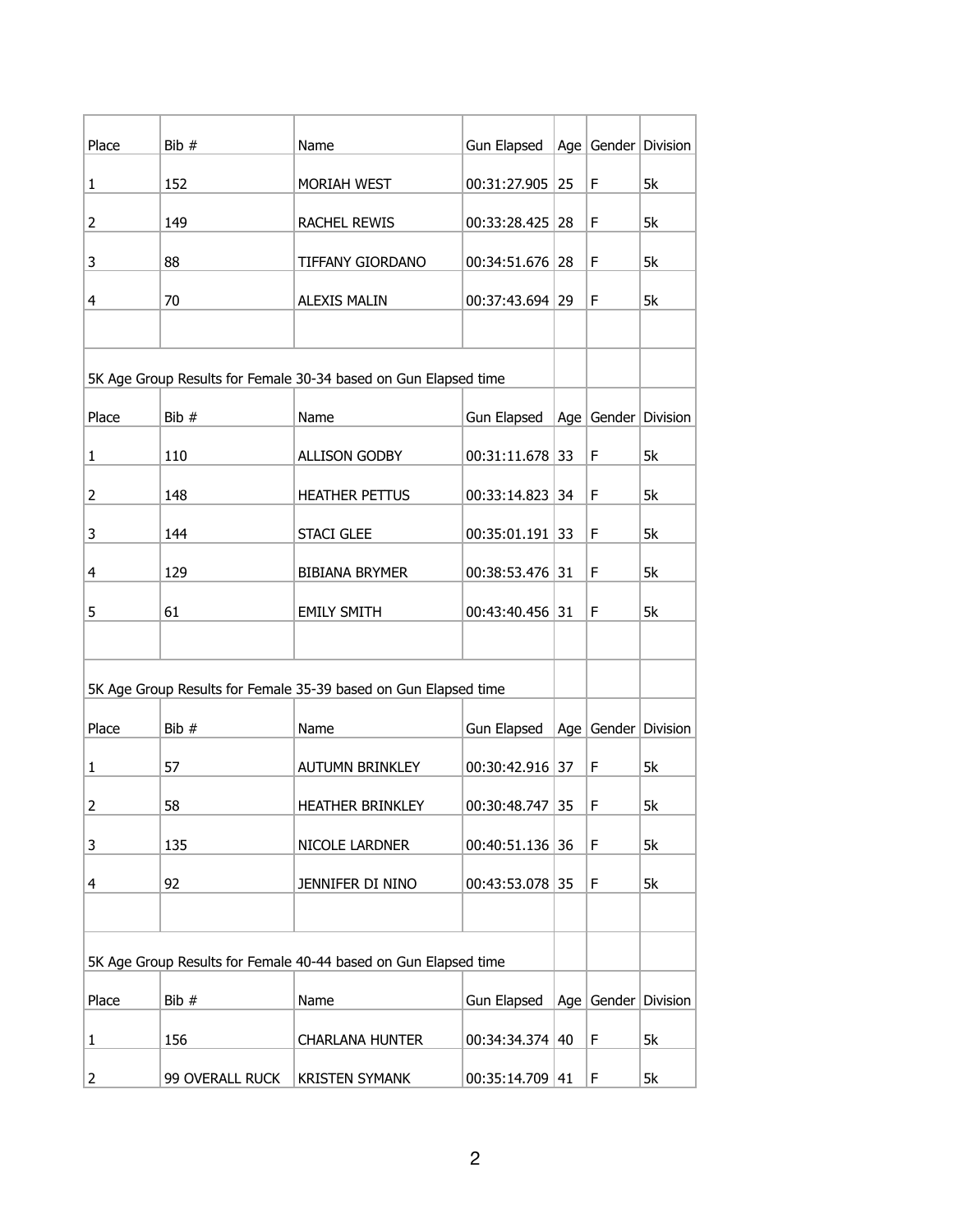| 3                                                               | 125         | <b>JENNIE GAGNON</b>                                            | $00:52:58.074$   41 |    | F. | 5k                      |
|-----------------------------------------------------------------|-------------|-----------------------------------------------------------------|---------------------|----|----|-------------------------|
|                                                                 |             |                                                                 |                     |    |    |                         |
| 5K Age Group Results for Female 45-49 based on Gun Elapsed time |             |                                                                 |                     |    |    |                         |
|                                                                 |             |                                                                 |                     |    |    |                         |
| Place                                                           | Bib $#$     | Name                                                            | Gun Elapsed         |    |    | Age   Gender   Division |
| $\mathbf{1}$                                                    | 157         | BERNARDO NASCIMENTO   00:34:38.018   49                         |                     |    | F  | 5k                      |
| 2                                                               | 84          | ANGIE LINDSEY                                                   | $00:37:36.078$ 48   |    | F  | 5k                      |
| 3                                                               | 56          | ANGELA SCHOEN                                                   | $00:43:14.478$ 46   |    | F  | 5k                      |
|                                                                 |             |                                                                 |                     |    |    |                         |
|                                                                 |             | 5K Age Group Results for Female 50-54 based on Gun Elapsed time |                     |    |    |                         |
| Place                                                           | Bib #       | Name                                                            | Gun Elapsed         |    |    | Age   Gender   Division |
| 1                                                               | 145         | <b>FRANCES CARTER</b>                                           | 00:36:23.336 52     |    | F  | 5k                      |
| 2                                                               | 130         | DENISE LAFERRERA                                                | $00:38:18.608$ 51   |    | F  | 5k                      |
| 3                                                               | 137         | SELINA ROUTH                                                    | $00:40:45.178$ 54   |    | F  | 5k                      |
| 4                                                               | 102         | STACY SMITHA                                                    | 00:44:28.087        | 52 | F  | 5k                      |
| 5                                                               | 153         | <b>JEANNE LEE</b>                                               | $00:50:42.594$ 51   |    | F  | 5k                      |
| 6                                                               | 82          | KANDI DIETRICH                                                  | $00:51:32.010$ 54   |    | F  | 5k                      |
| 7                                                               | 83 3RD RUCK | LISA YEARWOOD                                                   | $00:51:32.287$ 52   |    | F  | 5k                      |
|                                                                 |             |                                                                 |                     |    |    |                         |
|                                                                 |             | 5K Age Group Results for Female 55-59 based on Gun Elapsed time |                     |    |    |                         |
| Place                                                           | Bib #       | Name                                                            | <b>Gun Elapsed</b>  |    |    | Age Gender Division     |
| 1                                                               | 116         | LINDA AKERS                                                     | 00:44:41.064 55     |    | F  | 5k                      |
| 2                                                               | 93          | CHERYL ALTMAN                                                   | 00:59:07.667        | 55 | F  | 5k                      |
|                                                                 |             |                                                                 |                     |    |    |                         |
|                                                                 |             | 5K Age Group Results for Female 60-64 based on Gun Elapsed time |                     |    |    |                         |
|                                                                 |             |                                                                 |                     |    |    |                         |
| Place                                                           | Bib #       | Name                                                            | Gun Elapsed         |    |    | Age   Gender   Division |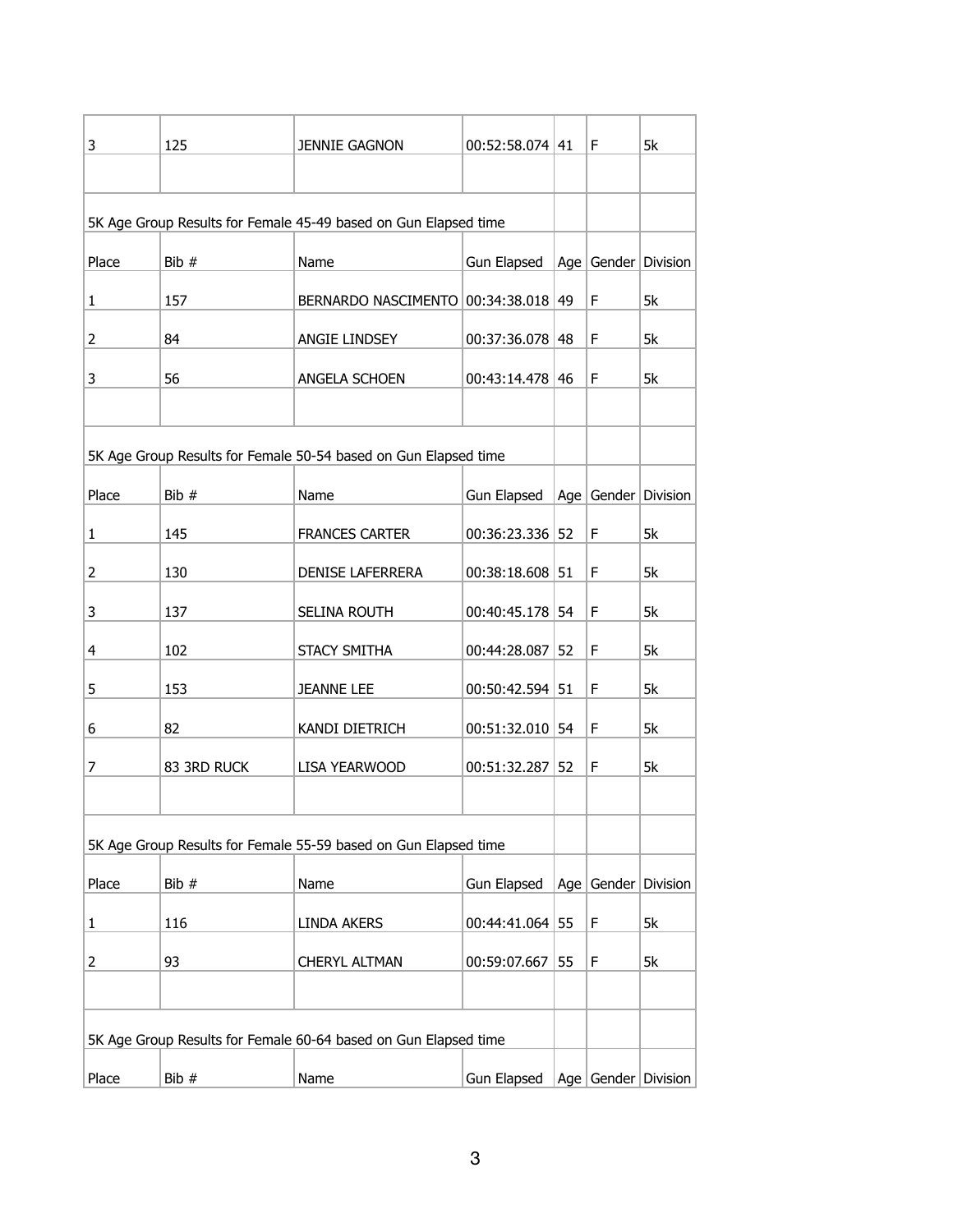| 1                                                                | 143          | JENNIFER NITSCHMANN                                         | 00:36:37.856      | 62      | F      | 5k                      |
|------------------------------------------------------------------|--------------|-------------------------------------------------------------|-------------------|---------|--------|-------------------------|
| 2                                                                | 142          | <b>LESLI WARD</b>                                           | 00:38:33.307      | 62      | F      | 5k                      |
| 3                                                                | 76           | DEBORAH HUDSON                                              | $00:47:51.056$ 62 |         | F      | 5k                      |
|                                                                  |              |                                                             |                   |         |        |                         |
| 5K Age Group Results for Female 65-69 based on Gun Elapsed time  |              |                                                             |                   |         |        |                         |
| Place                                                            | Bib #        | Name                                                        | Gun Elapsed       |         |        | Age   Gender   Division |
| $\mathbf{1}$                                                     | 96           | <b>BEVERLY CLAPP</b>                                        | 00:40:18.015      | 67      | F      | 5k                      |
| 2                                                                | 121 2ND RUCK | <b>LYNETTE BROSIUS</b>                                      | 00:42:25.056 66   |         | F      | 5k                      |
| 3                                                                | 103          | <b>TERRY SMITHA</b>                                         | 00:46:07.028      | 66      | F      | 5k                      |
|                                                                  |              |                                                             |                   |         |        |                         |
| 5K Age Group Results for Female No Age based on Gun Elapsed time |              |                                                             |                   |         |        |                         |
| Place                                                            | Bib #        | Name                                                        | Gun Elapsed       |         |        | Age   Gender   Division |
| $\mathbf{1}$                                                     | 53           |                                                             | 00:43:32.252 99   |         | F      | 5k                      |
|                                                                  |              |                                                             |                   |         |        |                         |
|                                                                  |              | 5K Age Group Results for Male 7-9 based on Gun Elapsed time |                   |         |        |                         |
| Place                                                            | Bib #        | Name                                                        | Gun Elapsed       |         |        | Age Gender Division     |
| $\mathbf{1}$                                                     | 77           | COOPER HUDSON                                               | 00:34:47.146      | 8       | M      | 5k                      |
| 2                                                                | 59           | <b>GREYSON SMITH</b>                                        | $00:43:40.002$ 7  |         | М      | 5k                      |
|                                                                  |              |                                                             |                   |         |        |                         |
| 5K Age Group Results for Male 10-14 based on Gun Elapsed time    |              |                                                             |                   |         |        |                         |
| Place                                                            | Bib #        | Name                                                        | Gun Elapsed       | Age $ $ | Gender | Division                |
| $\mathbf{1}$                                                     | 87           | <b>JAYDEN GRAYER</b>                                        | 00:32:54.438      | 13      | M      | 5k                      |
| 2                                                                | 122          | <b>CONNOR GAGNON</b>                                        | 00:52:58.629      | 11      | М      | 5k                      |
|                                                                  |              |                                                             |                   |         |        |                         |
| 5K Age Group Results for Male 15-19 based on Gun Elapsed time    |              |                                                             |                   |         |        |                         |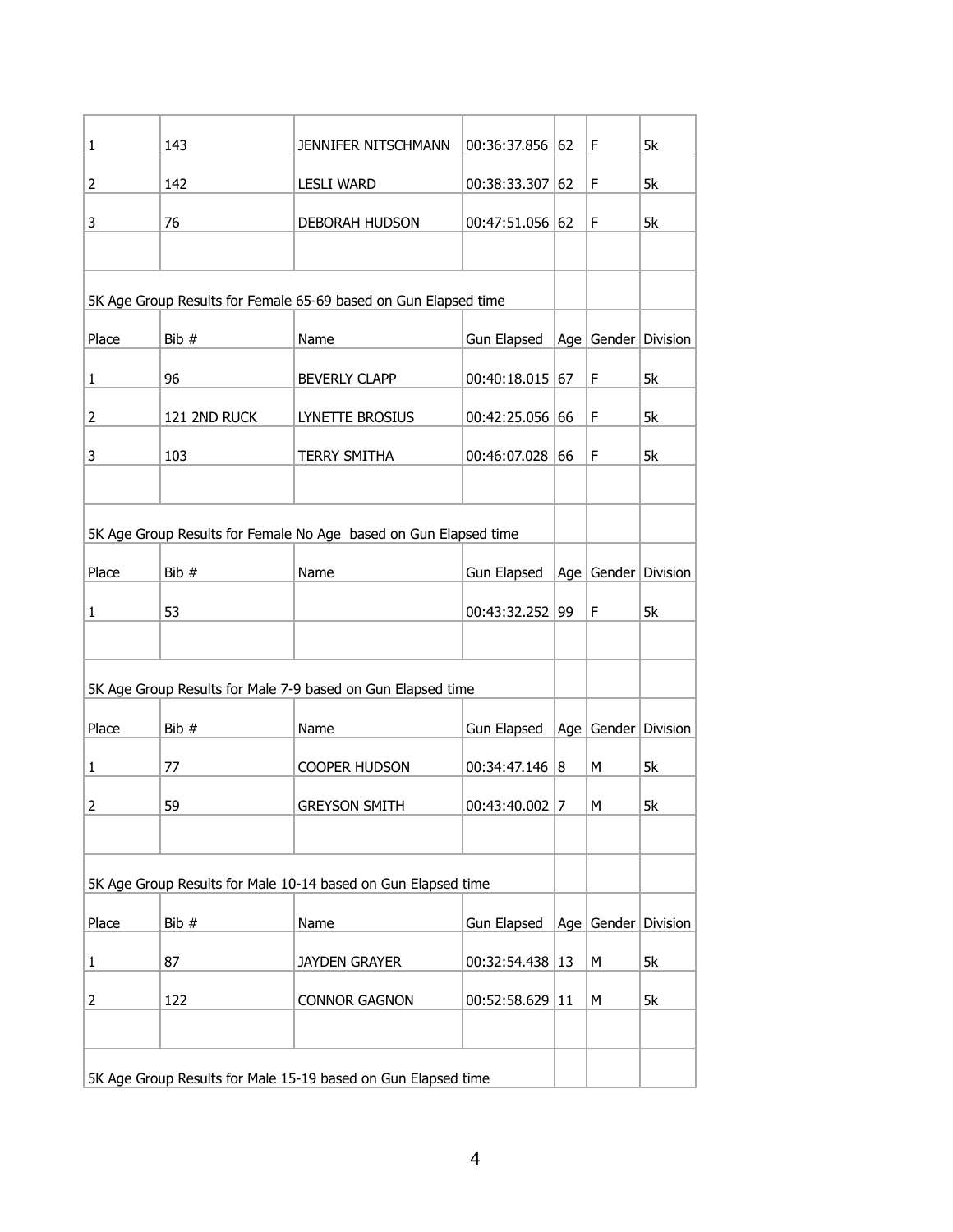| Place                                                         | Bib #           | Name                                                          | Gun Elapsed       |                 |   | Age   Gender   Division     |
|---------------------------------------------------------------|-----------------|---------------------------------------------------------------|-------------------|-----------------|---|-----------------------------|
| $\mathbf{1}$                                                  | 80              | RYAN HUDSON                                                   | 00:30:10.566 16   |                 | M | 5k                          |
|                                                               |                 |                                                               |                   |                 |   |                             |
|                                                               |                 |                                                               |                   |                 |   |                             |
|                                                               |                 | 5K Age Group Results for Male 20-24 based on Gun Elapsed time |                   |                 |   |                             |
| Place                                                         | Bib #           | Name                                                          | Gun Elapsed       |                 |   | Age $ $ Gender $ $ Division |
| $\mathbf{1}$                                                  | 106 2ND RUCK    | ALEKZANDER CASILLAS                                           | 00:30:18.277      | 20              | M | 5k                          |
| $\overline{2}$                                                | 95              | JULIAN ALTMAN                                                 | 01:03:15.577      | 20 <sub>2</sub> | М | 5k                          |
|                                                               |                 |                                                               |                   |                 |   |                             |
|                                                               |                 | 5K Age Group Results for Male 25-29 based on Gun Elapsed time |                   |                 |   |                             |
| Place                                                         | Bib #           | Name                                                          | Gun Elapsed       |                 |   | Age Gender Division         |
| $\mathbf{1}$                                                  | 151             | MATTHEW WEST                                                  | 00:26:28.127      | 25              | М | 5k                          |
| 2                                                             | 154             | <b>JACKSON CORBO</b>                                          | 00:30:16.040      | 29              | M | 5k                          |
| 3                                                             | 114             | JOSEPH WALDRON                                                | 00:34:16.700      | 26              | М | 5k                          |
| 4                                                             | 73              | PAUL ROLLINS                                                  | 00:43:41.900 29   |                 | M | 5k                          |
|                                                               |                 |                                                               |                   |                 |   |                             |
|                                                               |                 | 5K Age Group Results for Male 30-34 based on Gun Elapsed time |                   |                 |   |                             |
| Place                                                         | Bib #           | Name                                                          | Gun Elapsed       |                 |   | Age $ $ Gender $ $ Division |
| $\mathbf{1}$                                                  | 69 OVERALL RUCK | <b>JACOB VISCONTI</b>                                         | $00:27:46.356$ 33 |                 | М | 5k                          |
| 2                                                             | 111             | JONATHON GODBY                                                | 00:40:14.691      | 32              | М | 5k                          |
| 3                                                             | 60              | JONATHAN SMITH                                                | 00:43:39.720      | 32              | М | 5k                          |
| 4                                                             | 75              | <b>EVAN BOWER</b>                                             | 00:47:41.409      | 32              | М | 5k                          |
| 5                                                             | 128             | <b>TAYLOR BORGES</b>                                          | 00:48:50.677      | 33              | М | 5k                          |
| 6                                                             | 118             | JONATHAN BUNDY                                                | 00:50:26.471      | 34              | М | 5k                          |
|                                                               |                 |                                                               |                   |                 |   |                             |
| 5K Age Group Results for Male 35-39 based on Gun Elapsed time |                 |                                                               |                   |                 |   |                             |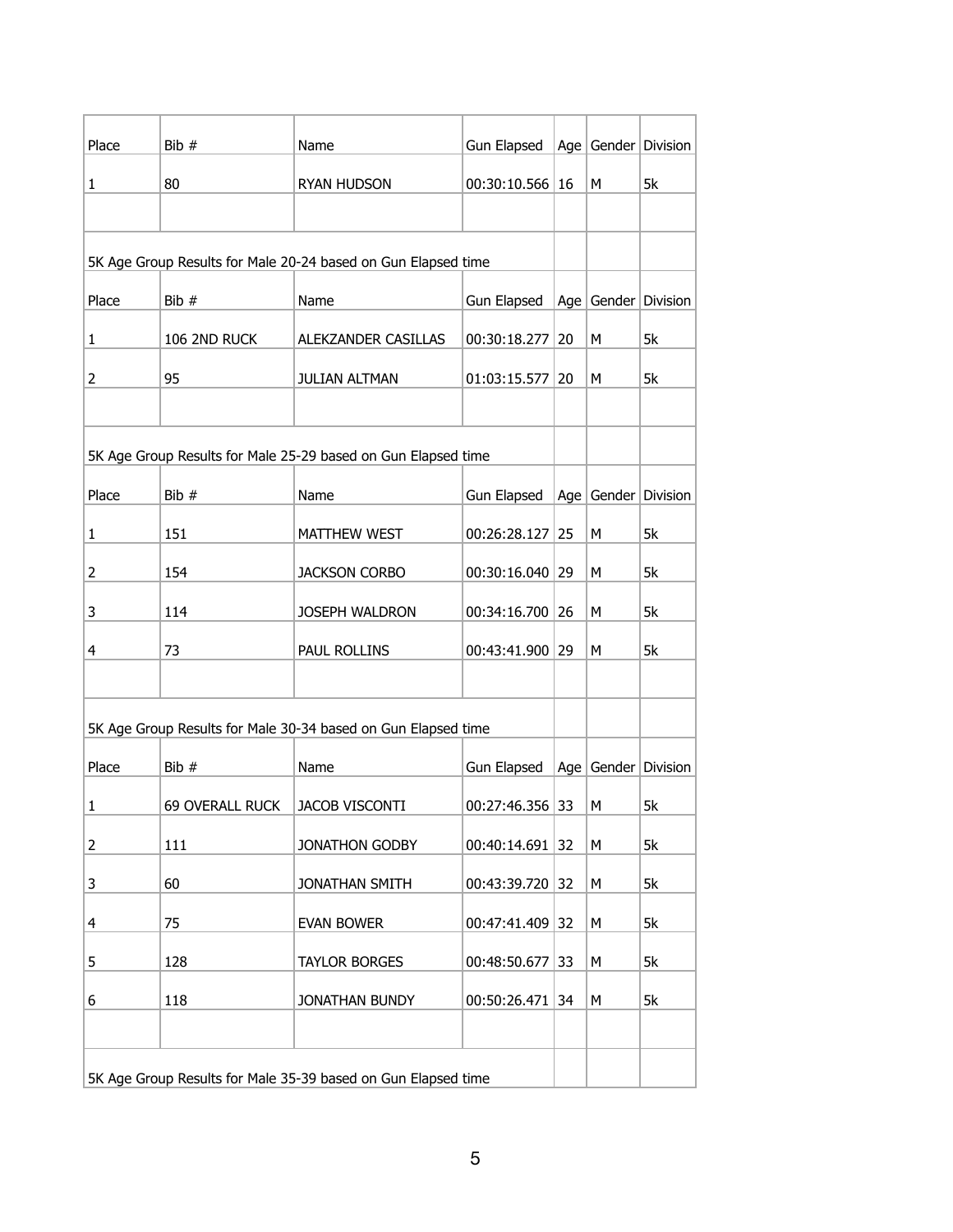| Place          | Bib #       | Name                                                          | Gun Elapsed         |    |   | Age   Gender   Division |
|----------------|-------------|---------------------------------------------------------------|---------------------|----|---|-------------------------|
| 1              | 126         | RONALD BROWN                                                  | 00:26:05.087        | 39 | M | 5k                      |
| 2              | 158         | <b>ANTHONY CUOZZO</b>                                         | 00:30:18.617        | 37 | М | 5k                      |
| 3              | 89          | HUNTER LAWRIMORE                                              | 00:37:02.146 39     |    | M | 5k                      |
|                |             |                                                               |                     |    |   |                         |
| 4              | 71          | <b>BRANDON BRANCH</b>                                         | 00:48:19.148 37     |    | M | 5k                      |
| 5              | 72          | LANORRIS TRIPLETT SR.                                         | 00:48:19.556 35     |    | M | 5k                      |
|                |             |                                                               |                     |    |   |                         |
|                |             | 5K Age Group Results for Male 40-44 based on Gun Elapsed time |                     |    |   |                         |
| Place          | Bib #       | Name                                                          | Gun Elapsed         |    |   | Age Gender Division     |
| $\mathbf{1}$   | 107         | <b>JOSE MARRERO</b>                                           | $00:34:18.522$ 43   |    | M | 5k                      |
| 2              | 127         | RODRIGO VALDES                                                | 00:38:53.857        | 44 | M | 5k                      |
| 3              | 91          | <b>WILLIAM O'CONNOR</b>                                       | 00:39:55.346 42     |    | M | 5k                      |
| 4              | 67          | LANDON TODD                                                   | $00:50:26.088$   42 |    | М | 5k                      |
| 5              | 123         | JOHN GAGNON                                                   | $00:53:01.148$ 43   |    | M | 5k                      |
|                |             |                                                               |                     |    |   |                         |
|                |             | 5K Age Group Results for Male 45-49 based on Gun Elapsed time |                     |    |   |                         |
|                | Bib #       | Name                                                          |                     |    |   | Age   Gender   Division |
| Place          |             |                                                               | Gun Elapsed         |    |   |                         |
| 1              | 68          | <b>CHARLIE GREER</b>                                          | $00:26:00.787$ 48   |    | М | 5k                      |
| $\overline{2}$ | 155         | Johny Roman                                                   | $00:27:03.426$ 45   |    | М | 5k                      |
| 3              | 100         | <b>KENNY HILL</b>                                             | $00:30:26.959$ 48   |    | М | 5k                      |
| 4              | 115         | <b>BRAD AKERS</b>                                             | $00:31:28.476$ 47   |    | М | 5k                      |
| 5              | 81 3RD RUCK | <b>JEREMY DUNLAP</b>                                          | $00:37:21.910$ 48   |    | М | 5k                      |
| 6              | 104         | STEVEN OLBERDING                                              | $00:38:20.394$   47 |    | М | 5k                      |
| 7              | 86          | JOSEPH GRAYER                                                 | 00:38:26.907        | 49 | М | 5k                      |
| 8              | 138         | MICHAEL HOLTON                                                | $00:53:40.153$  48  |    | М | 5k                      |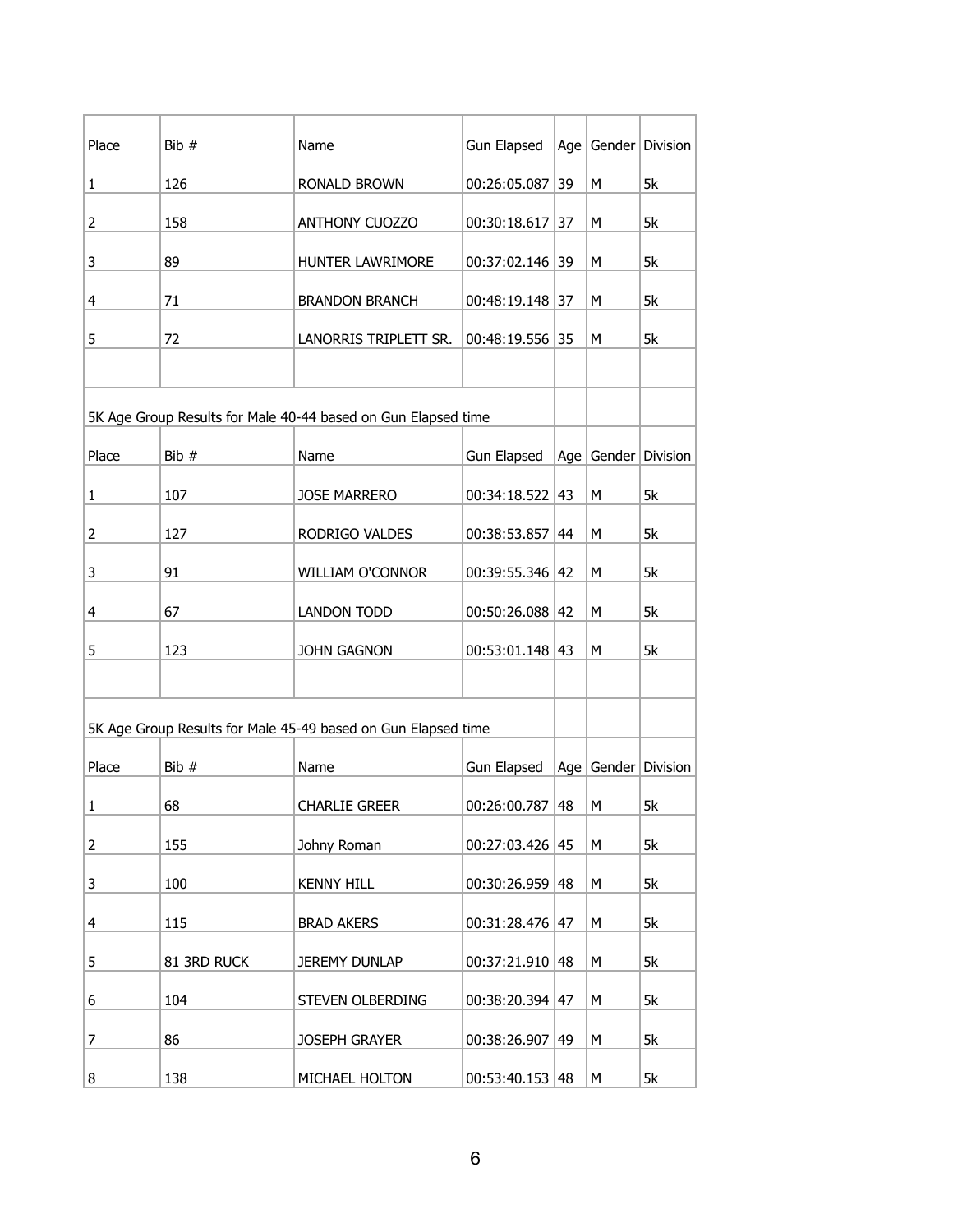| 9                                                             | 139   | <b>TRAVIS CONNELL</b>                                         | $00:53:41.097$ 46 |    | М | 5k                          |
|---------------------------------------------------------------|-------|---------------------------------------------------------------|-------------------|----|---|-----------------------------|
| 10                                                            | 94    | <b>MATT ALTMAN</b>                                            | $01:03:16.999$ 49 |    | M | 5k                          |
|                                                               |       |                                                               |                   |    |   |                             |
| 5K Age Group Results for Male 50-54 based on Gun Elapsed time |       |                                                               |                   |    |   |                             |
| Place                                                         | Bib # | Name                                                          | Gun Elapsed       |    |   | Age $ $ Gender $ $ Division |
| 1                                                             | 136   | RUSSELL JOHNSON                                               | 00:32:20.407      | 52 | М | 5k                          |
| 2                                                             | 55    | <b>BOBBY QUALLS</b>                                           | 00:32:56.456 52   |    | М | 5k                          |
| 3                                                             | 64    | <b>SCOTT CRISS</b>                                            | 00:37:13.966 50   |    | М | 5k                          |
| 4                                                             | 150   | <b>ERIC CHAFIN</b>                                            | 00:50:42.867      | 52 | M | 5k                          |
|                                                               |       |                                                               |                   |    |   |                             |
|                                                               |       | 5K Age Group Results for Male 55-59 based on Gun Elapsed time |                   |    |   |                             |
| Place                                                         | Bib # | Name                                                          | Gun Elapsed       |    |   | Age   Gender   Division     |
| 1                                                             | 113   | KEITH POYTHRESS                                               | $00:25:11.921$ 58 |    | М | 5k                          |
| 2                                                             | 117   | WILLIAM GILLESPIE                                             | 00:27:56.707      | 58 | М | 5k                          |
| 3                                                             | 131   | PHIL LAFERRERA                                                | 00:36:10.086 57   |    | М | 5k                          |
| 4                                                             | 108   | MICHAEL MADDEN                                                | $00:38:20.414$ 58 |    | М | 5k                          |
| 5                                                             | 66    | DAVID HON                                                     | 00:49:44.824 59   |    | М | 5k                          |
| 6                                                             | 133   | <b>GENE ANDERSON</b>                                          | $00:52:12.562$ 58 |    | M | 5k                          |
|                                                               |       |                                                               |                   |    |   |                             |
|                                                               |       | 5K Age Group Results for Male 60-64 based on Gun Elapsed time |                   |    |   |                             |
| Place                                                         | Bib # | Name                                                          | Gun Elapsed       |    |   | Age Gender Division         |
|                                                               |       |                                                               |                   |    |   |                             |
| 1                                                             | 51    | <b>BRUCE BRADLEY</b>                                          | $00:40:18.446$ 63 |    | М | 5k                          |
| 2                                                             | 52    | <b>CHUCK FRY</b>                                              | 00:41:12.836   64 |    | М | 5k                          |
| 3                                                             | 78    | <b>CHARLES HUDSON</b>                                         | $00:43:03.818$ 64 |    | М | 5k                          |
|                                                               |       |                                                               |                   |    |   |                             |